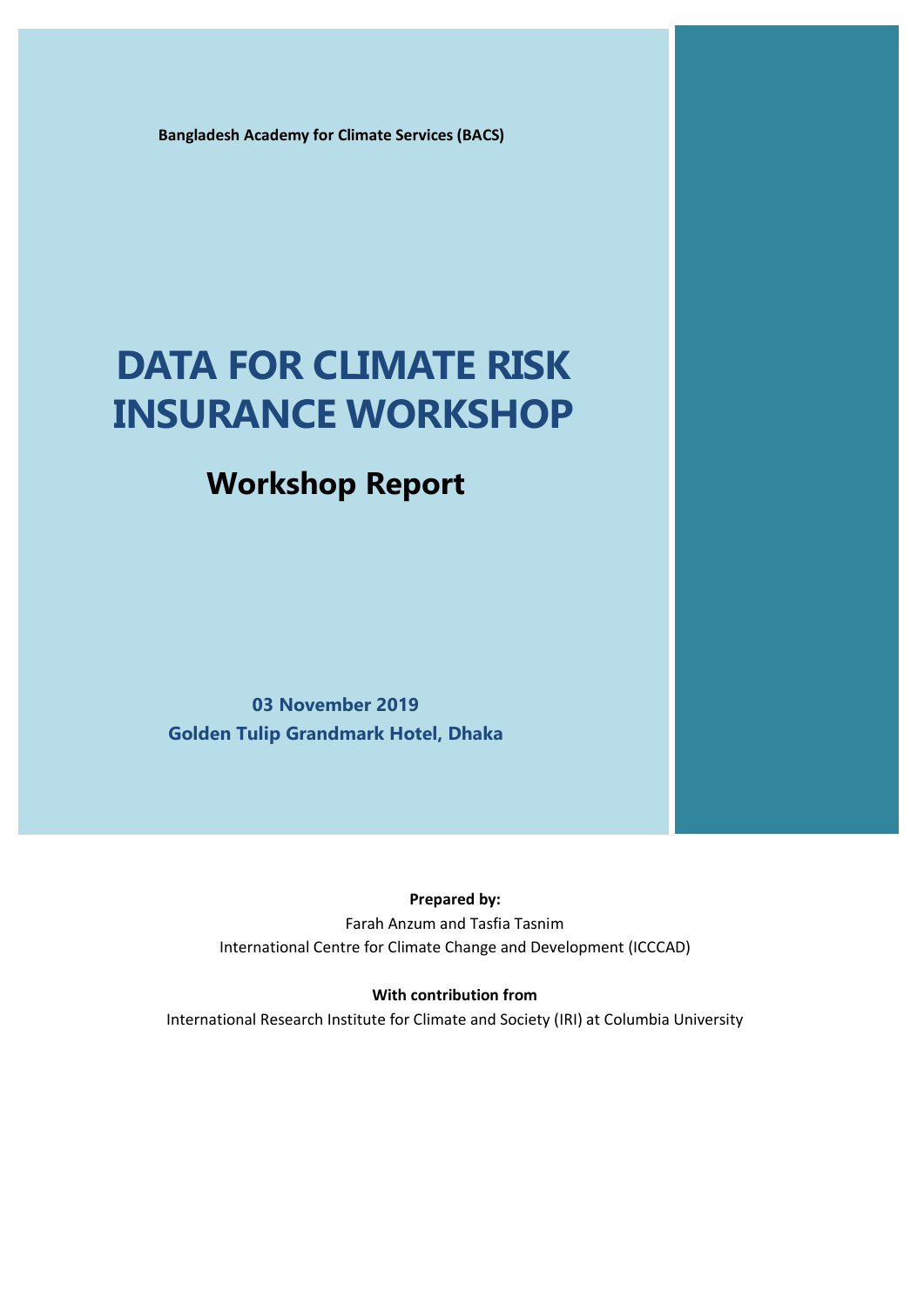



# **Workshop Report**

The Data for Climate Risk Insurance Workshop was held on 03 November 2019 from 09:00 am – 05:00 pm at Golden Tulip Grandmark Hotel, Dhaka. This aim of the workshop was to gather key stakeholders of the climate risk insurance community in Bangladesh to discuss and gain a better understanding of the data challenges, especially the weather and climate related data faced by the insurance community and identify opportunities and pathways to jointly address the challenges. The event was jointly organized by the International Research Institute for Climate and Society (IRI) as part of the Adapting Agriculture to Climate Today for Tomorrow (ACToday) project and the International Centre for Climate Change and Development (ICCCAD), under the Bangladesh Academy for Climate Services (BACS) initiative.

#### **WELCOME REMARKS**

**Ms. Mélody Braun**, Senior Staff Associate, Financial Instrument Sector team, IRI, Columbia University inaugurated the workshop with a brief description of the ACToday project and research activities of IRI at Columbia University. She highlighted the opportunities and challenges in working with climate data in Bangladesh. The International Research Institute for Climate and Society (IRI), the Bangladesh Meteorological Department (BMD), the International Centre for Climate Change and Development (ICCCAD) and the International Maize and Wheat Improvement Center (CIMMYT) have cofounded BACS and been collaboratively working to produce or generate climate data, translate them into sector specific needs and enhance capacity building of the users to utilize them at field level.

Following that, **Dr. Saleemul Huq**, Director, ICCCAD highlighted the need for insurance schemes as part of the loss and damage and adaptation practices to address climate change in Bangladesh. He pointed out the upcoming revision of the work of the Warsaw International Mechanism on loss and damage at COP 25 that explores insurance modalities in the loss and damage discussions. Hence, it is important to understand the overall landscape of insurance, and to explore mechanisms to reach poorer vulnerable communities who cannot afford to pay the premium. Dr Huq mentioned an upcoming two-year project from the Ministry of Disaster Management and Relief (MoDMR) aiming at developing a framework for a National Mechanism for Loss and Damage in Bangladesh. Insurance can become one of the tools contributing to set up a financial mechanism. However so far, insurance has been more supply driven rather demand driven. Hence, subsidizing insurance can be linked with the global financial mechanism of loss and damage in order to expand this sector to mitigate climate risks.

After that, **Dr. Daniel Edward Osgood**, Research Scientist, Financial Instruments Sector Team emphasized the need to understand the risks and fundamentals of insurance and adapting it accordingly as one part of the needed solution but not as a stand-alone product. Often, entities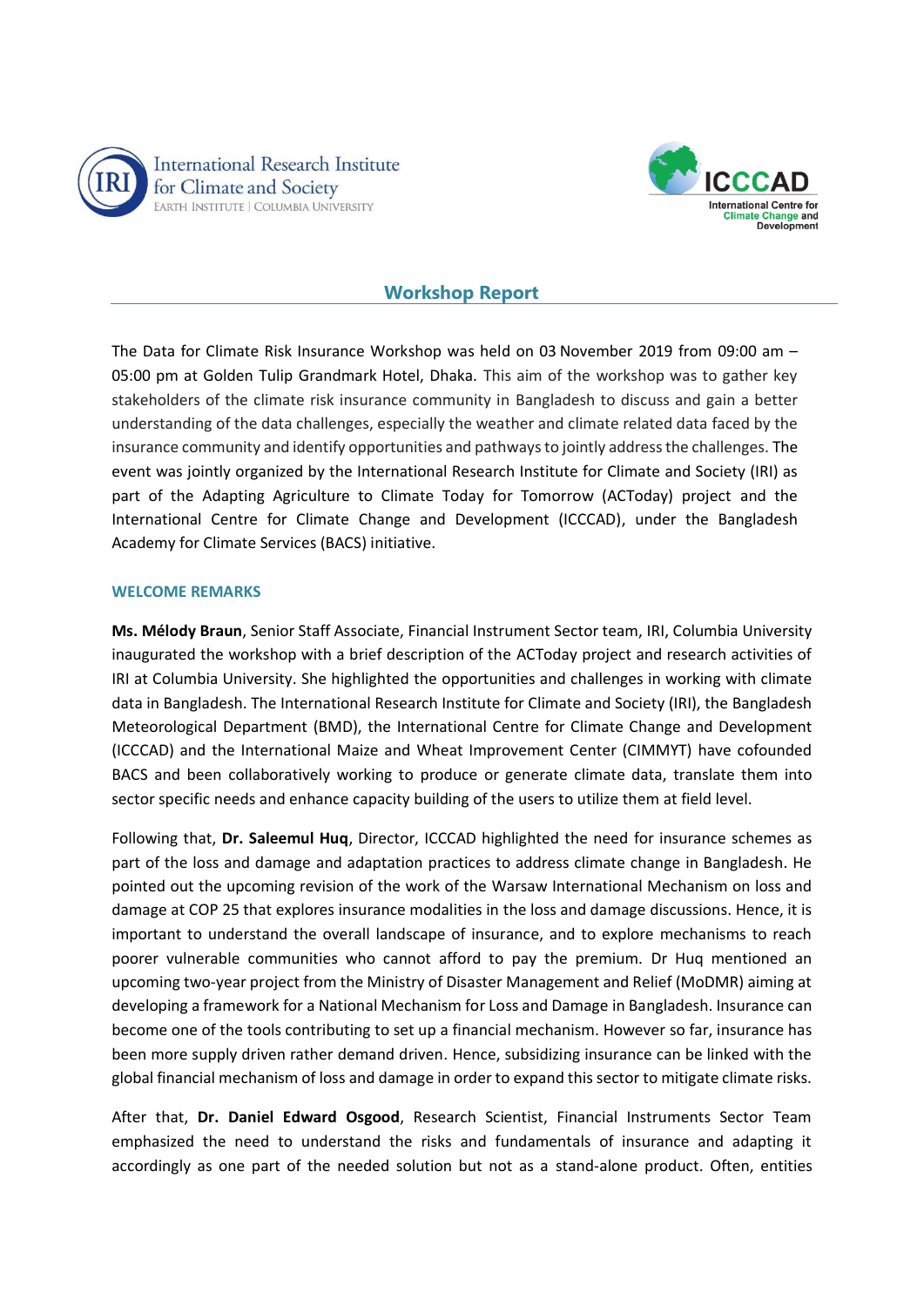working on insurance face challenges regarding data availability. However, it is important for the design of effective insurance schemes and the identification of appropriate data to engage with and understand the need of the farmers. There should be a mutual effort among different stakeholders to work together with science, creativity and data towards a shared vision of risk. Lastly, it is important to explore the potential of insurance to unlock productive opportunities in Bangladesh to contribute to climate adaptation.

# **CHALLENGES FACED BY STAKEHOLDERS**

Participants identified the main challenges they face in the development of the insurance sector in Bangladesh. In the table below, those challenges were reorganized by themes along the four pillars of climate services (generation, translation, transfer and use of climate data and information) and the need for capacity building. The original table is available in Annex III.

| Pillar 1 (generation of        | Lack of data availability<br>٠                                                  |
|--------------------------------|---------------------------------------------------------------------------------|
| climate data)                  | Absence of high quality and real time data                                      |
|                                | Backward and poor quality data<br>$\bullet$                                     |
|                                | High quality data for compensation<br>$\bullet$                                 |
|                                | Lack of reliable data source and data authentication                            |
|                                | Limited spatial coverage of BMD data                                            |
|                                | Lack of support from BMD to establish new weather station                       |
|                                | Poor maintenance of the weather stations                                        |
|                                | Lack of proper climate data analysis                                            |
| Pillar 2 (translation of       | Complexities of data translation and transfer to the users<br>$\bullet$         |
| climate data)                  | Absence of usable format of data<br>$\bullet$                                   |
| (Here we include the           | Designing of the effective insurance products<br>$\bullet$                      |
| translation of data into an    | Innovative and cost-effective product design<br>$\bullet$                       |
| insurance product, as well as  | Identifying basic risk is a problem<br>$\bullet$                                |
| the need to use appropriate    | Awareness building of farmers<br>٠                                              |
| language to communicate        | Higher focus on the interest gain by the insurer<br>$\bullet$                   |
| <i>insurance</i> )             | More focus on long term pay off rather short term pay-off<br>$\bullet$          |
|                                | ٠                                                                               |
| Pillar 3 (transfer of climate  | Complexities of data translation and transfer to the users<br>$\bullet$         |
| information)                   | Strengthening the distribution channel of insurance<br>٠                        |
| (Here we include the           | Lack of accessibility of the insurance companies to remote areas                |
| distribution of the product to | Lack of capacity and willingness of the procurer and re-insurer to<br>$\bullet$ |
| users)                         | work in Household level                                                         |
|                                | Inclusion of microfinance institutions<br>$\bullet$                             |
| Pillar 4 (use of climate       | Concept of climate insurance is a new concept in Bangladesh<br>$\bullet$        |
| information)                   | Shortage of confidence on the data by the communities<br>٠                      |
| (Here we include factors       | Insurance is not popular among mass population<br>٠                             |
| allowing/preventing use of     | High premium for the farmers<br>$\bullet$                                       |
| the insurance product,         | Proper infrastructure and project viability<br>$\bullet$                        |
| beyond the data challenges)    | Inclusion of microfinance institutions<br>$\bullet$                             |
| <b>Capacity building</b>       | Concept of climate insurance is a new concept in Bangladesh<br>$\bullet$        |
|                                | Need to enhance the capacity of data collector<br>$\bullet$                     |
|                                | Sensitization of government and non-government officials<br>$\bullet$           |
|                                | Awareness building of farmers<br>$\bullet$                                      |
|                                | Understanding the insurance mechanism at individual level<br>$\bullet$          |
|                                | Designing of the effective insurance products<br>٠                              |
|                                | Innovative and cost-effective product design                                    |
|                                | Identifying basic risk is a problem                                             |
|                                | Lack of proper climate data analysis                                            |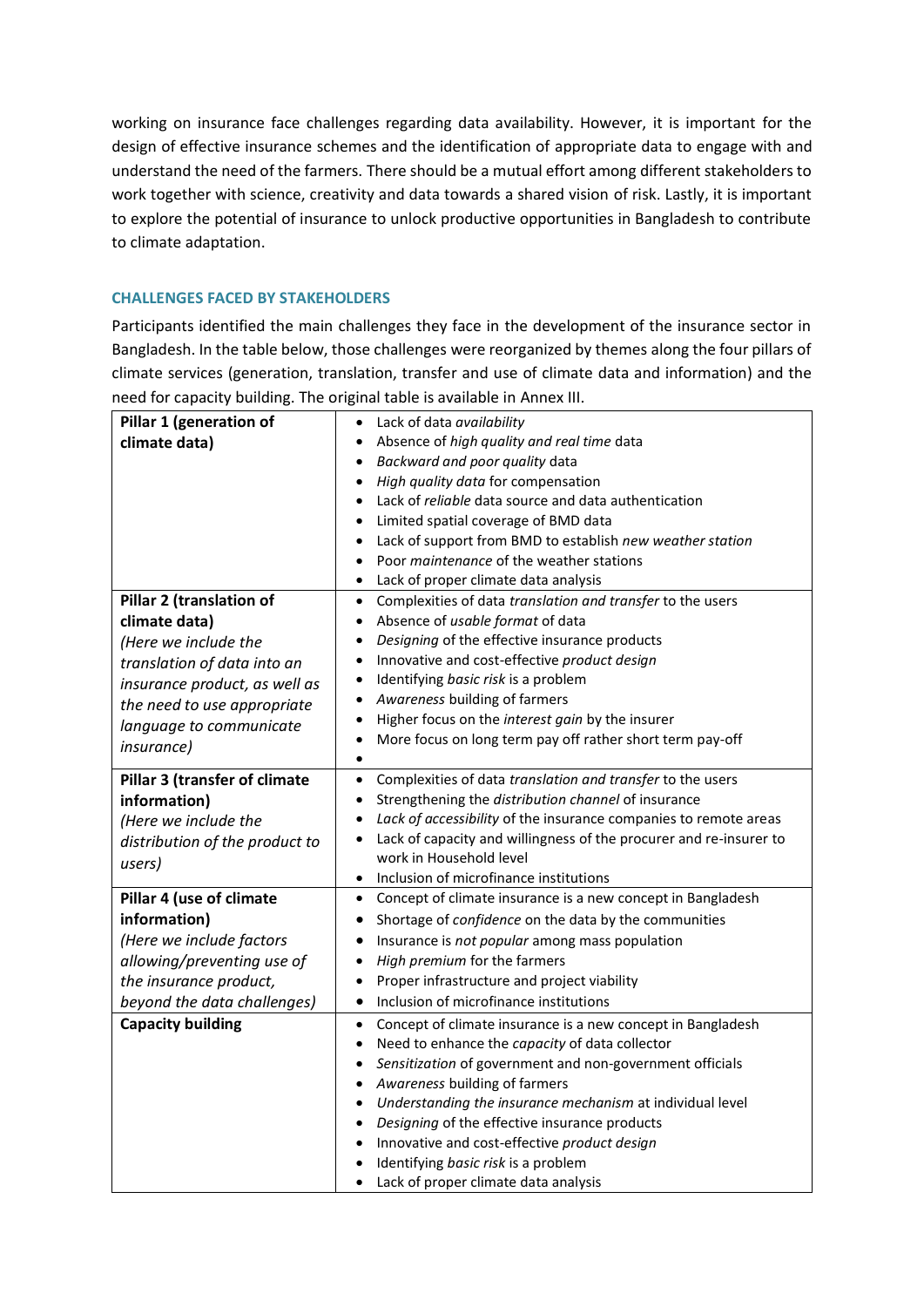#### **SESSION: NO DATASET IS PERFECT: TOWARDS A SHARED VISION OF RISK**

# **Dr. Daniel Edward Osgood Research Scientist, Financial Instruments Sector Team, Columbia University**

In this session, **Dr. Daniel Edward Osgood** mentioned that the key factor regarding insurance is to identify where the actual value for it lies. Insurance can help farmers to improve their livelihoods and thus enable them to pay for the premium, ensuring sustainability. Data availability has often been seen as one of the biggest challenges. Subsidizing data availability (rather than directly subsidizing premium) may help to reduce the price of data collection and thus decrease the overburdened price of premium for the farmers. When designing insurance product, it is important to have fundamental understanding of the situation at field level. For example – women integration must be ensured to have a comprehensive idea of the differentiated needs of target audience. To do that, effective engagement of farmers in the different phases of the project cycle and co-production of the index product are crucial. Furthermore, Mr Osgood highlighted the importance of comparing various datasets, such as satellites and weather stations. It is important to design and formulate data strategically as small errors can lead to important differences in insurance payouts. Thus, field level data need to be compared with other sources of data to validate payouts. Finally, he mentioned that to instigate insurance facilities in mitigating climate risks, mutual efforts of different parties are needed.

#### **EXERCISE: MAPPING INSURANCE PROJECTS IN BANGLADESH BY PARTICIPANTS**

In this session, participants were asked to list down their projects related to insurance/ climate in different areas of Bangladesh. The map is available on the next page.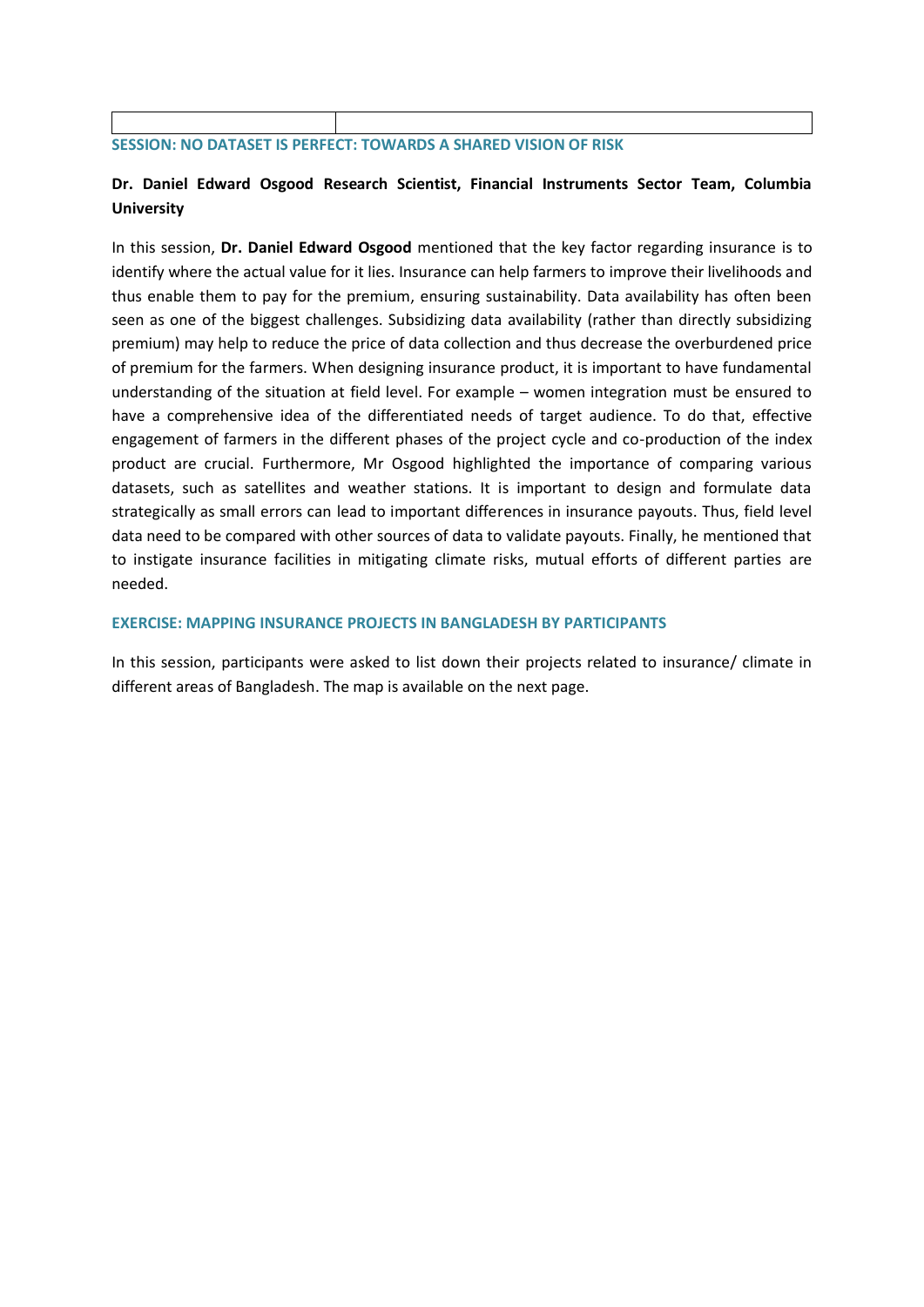

# **SESSION: PRESENTATION OF WEATHER AND CLIMATE DATA**

#### **Dr. Abdul Mannan, Meteorologist, Bangladesh Meteorological Department (BMD)**

**Dr. Abdul Mannan**, Meteorologist, BMD presented available weather and climate data and ENACTS Maproom in his session. He briefly described the observational facilities given by BMD and limitation of satellite images and remote sensing. To reduce this limitation, ENACTS dataset merges satellite and station data to provide a gridded dataset over the entire country. ENACTS is the first quality-controlled merged gridded dataset in Asia and generates high quality climate data. Mr Mannan described the three components of the ENACTS maproom, which are Climate Analysis (Past data), Climate Monitoring (Present data) and Climate Forecast (Future data). Lastly, he stated the importance of collecting reliable data from BMD and using them to formulate effective products for the greater benefit of the people.

After the session, the floor was opened for wider discussion. Topics brought up included the usage of The Bangabandhu Satellite-1 to collect climate data, acceptability of ENACTS data in insurance for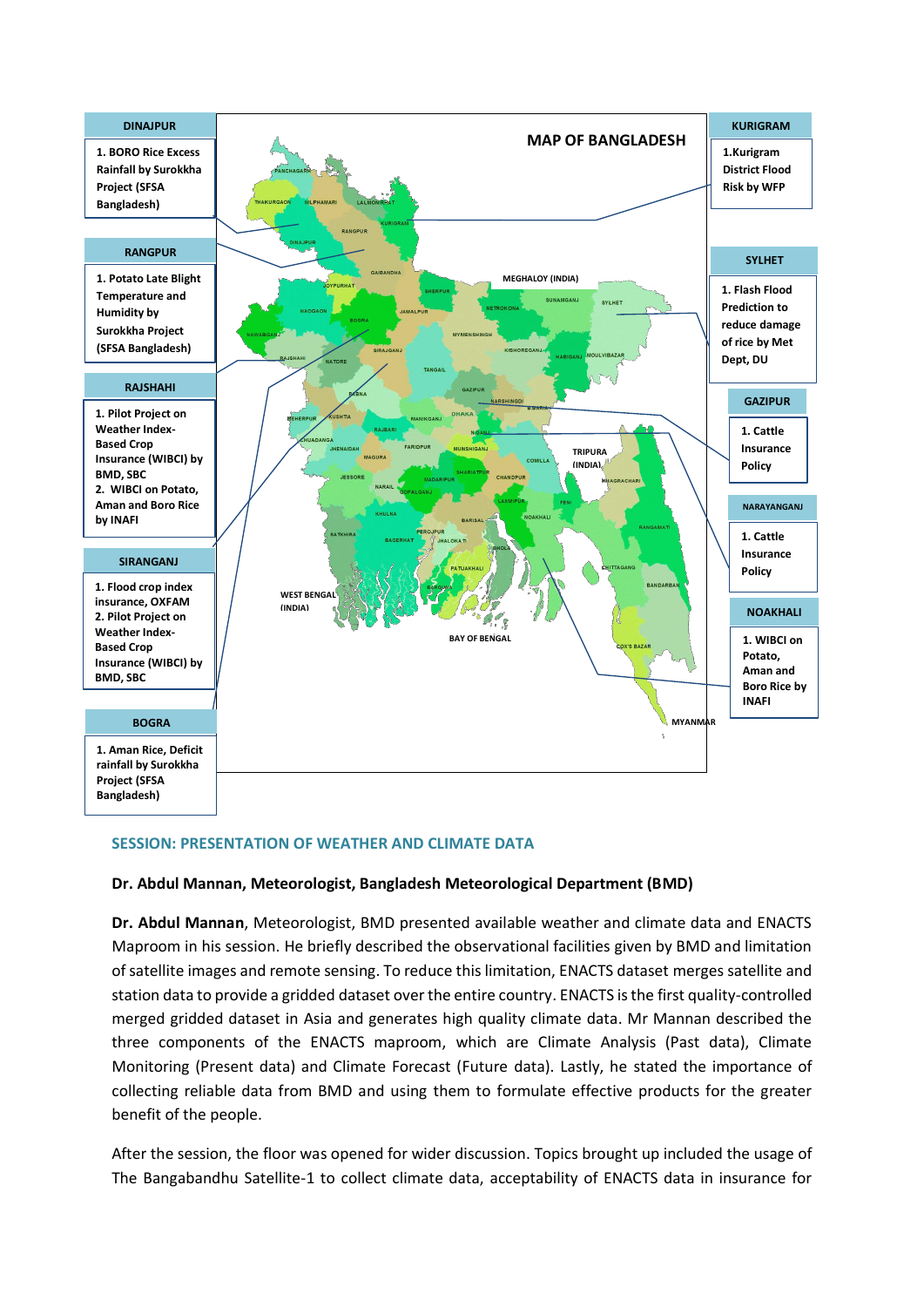flooding, application of ENACTS in designing insurance products, cost-effectiveness, integration of local knowledge etc.

Dr. Mannan mentioned that the current Bangabandhu Satellite-1 has been only used for communication purpose. ENACTS has coverage for precipitation and temperature over the whole country. BMD has also ensured to maintain the quality of data. However, a strong emphasis was put on the importance of validating any dataset against impact observations in the field to ensure that the selected datasets respond to the identified needs of the users and allows to limit basis risk. It was noted that indigenous knowledge has not been incorporated in the maproom yet, but this can be explored in the future.

# **SESSION: PRESENTATION OF FLOOD DATA**

# **Sarder Udoy Raihan, Sub-Divisional Engineer, Bangladesh Water Development Board (BWDB)**

In this session, **Mr. Sarder Udoy Raihan**, Sub-Divisional Engineer, BWDB presented flood forecasting methods used by BWDB. People living in Bangladesh are prone to riverbank erosion. There are mainly four types of flood, the most well-known being monsoon river flooding. Other types of floods include flash floods (hilly region), coastal flooding and urban flooding due to water congestion. Mr Sarder showed a chart of livelihood and resources damages by historical floods in Bangladesh. There are around 350 stations that generated data but many of them are not available due to lack of maintenance. As flooding is a slow rising phenomenon, collecting data from major river points gives a good estimate of flood extent. Lastly, Mr Sarder explained the mechanisms in place to disseminate flood information to local areas.

# **SESSION: DISCUSSION ON DATASETS AND EXPERTISE**

# **Ms. Beth Tellman, Post-Doctoral Scientist, IRI, Columbia University**

**Ms. Beth Tellman**, **Post-Doctoral Scientist**, IRI, Columbia University displayed various types of satellite images allowing to gather data on rainfall, temperatures, vegetation, soil moisture etc. Satellite images can be used for validation of flood index insurance. However, the cost of satellite images varies depending on their resolutions, area coverage and quality. She mentioned about free imagery from Landsat 5-8 and also about MODIS, SENTINEL-1, PLANET, SKYSET and ICEYE. However, in Bangladesh where flood is a major problem, satellite image cannot detect the depth of the flood. It is important to explore available options and analysis to explore the applicability of the images in different sector.

# **GROUP WORK: NEXT STEPS**

In this section, participants were asked to discuss in breakout groups about the three following questions;

- *1. What are the concrete steps to improve data use in existing projects and initiative?*
- *2. How can we best leverage the community of practice and the large amount of expertise and lessons learned from the different projects and stakeholders?*
- *3. Rank the biggest needs for the sector (Capacity building, tool to compare or design products, support in data access or analysis)*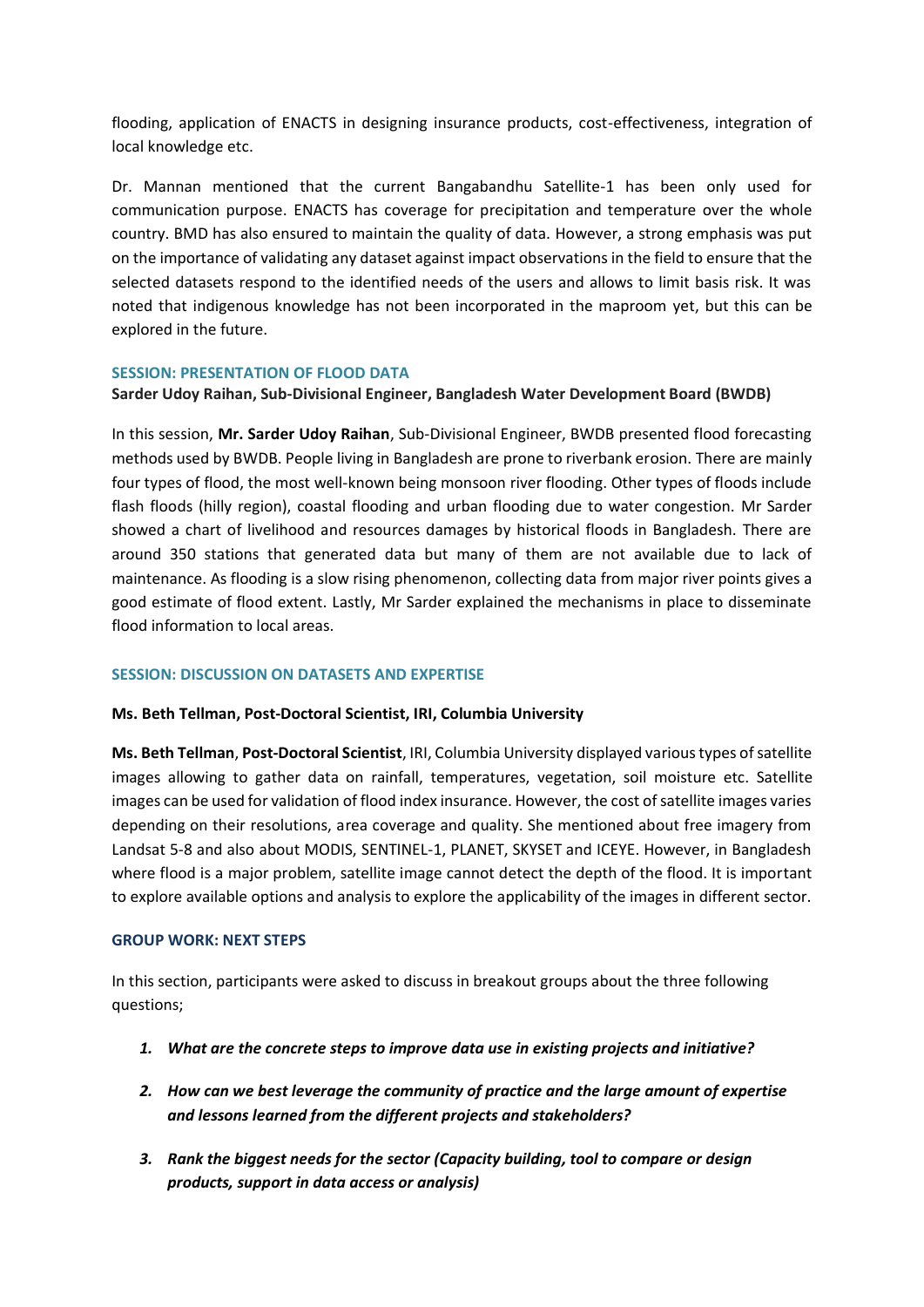| <b>Groups</b> | Improve data use in<br>projects (1)                                                                                                                                                                                                                                                                             | Leverage the community of<br>practice (2)                                                                                                                                                                                                   | <b>Ranking the needs (3)</b>                                                                                                 |
|---------------|-----------------------------------------------------------------------------------------------------------------------------------------------------------------------------------------------------------------------------------------------------------------------------------------------------------------|---------------------------------------------------------------------------------------------------------------------------------------------------------------------------------------------------------------------------------------------|------------------------------------------------------------------------------------------------------------------------------|
| Group 1       | Local independent<br>certified data provider<br>Infrastructure and<br>awareness building<br><b>Public Oriented data</b><br>design<br>Enhance accessibility of<br>٠<br>data                                                                                                                                      | A national platform<br>٠<br>including government,<br>private sector and<br>academicians to share the<br>learning<br>Conduct joint assessment<br>٠<br>Conduct research and share<br>٠<br>the data to reduce the cost                         | <b>Capacity Building</b><br>1.<br>Support in Data access or<br>2.<br>analysis<br>Tool to compare or<br>3.<br>design products |
| Group 2       | Infrastructure for data<br>$\bullet$<br>Training/Analysis/Data<br>$\bullet$<br>service provider<br><b>Technical Skills</b><br>$\bullet$<br><b>Innovative Solutions</b><br>$\bullet$<br>Justified budget<br>$\bullet$<br>Transparency of data<br>$\bullet$<br>Data quality controller<br>$\bullet$<br>(BMD, DAE) | Workshop/seminar<br>$\bullet$<br>Experience exchange<br>$\bullet$<br>Awareness building<br>$\bullet$<br>programme<br>Policy framework<br>$\bullet$<br>Appoint community<br>$\bullet$<br>volunteer<br>Sensitization of officers<br>$\bullet$ | 1.<br>Tool to compare or<br>design products<br>Support in data access or<br>2.<br>analysis<br>3.<br>Capacity building        |
| Group 3       | Online database of all<br>existing products<br>New product design in<br>a collaborative way                                                                                                                                                                                                                     | Community workshop with<br>$\bullet$<br>stakeholders<br><b>Insurance Fair</b><br>٠<br>Publications<br>$\bullet$                                                                                                                             | Support in data access/<br>1.<br>analysis<br>Tool to compare or<br>2.<br>design products<br>Capacity building<br>3.          |

The discussion points presented by each group are summarized in the following table.

The needs were ranked very differently by each group. If the need ranked first got 3 points, the second 2 points and the third 1 point, the three options would be ranked across the three groups as followed: (1) Support in data access or analysis: 7 points; (2) Tool to compare or design products: 6 points; (3) Capacity building: 5 points. However, when combined with the challenge table presented earlier, we note that capacity building is a cross-cutting need that would contribute to the other two.

The key take-away points from the two combined activities are summarized below:

- (1) Support in data access or analysis:
	- Need for more transparency, visibility and capacity building around identification and understanding of available datasets, and methods to understand data limitation and validate data quality;

(2) Tool to compare or design products:

- Need for support (tools and capacity building) for product design, including (but not limited to):
	- o data comparison and analysis to assess and reduce basis risk;
	- o methods for co-production of indexes;
	- o innovative and cost effective approaches to address data collection, product validation and distribution challenges at scale or in remote areas;
	- $\circ$  sustainable business model, including questions of premium cost, frequency, insurer interest gain, farmers' benefits in good years, and smart subsidies.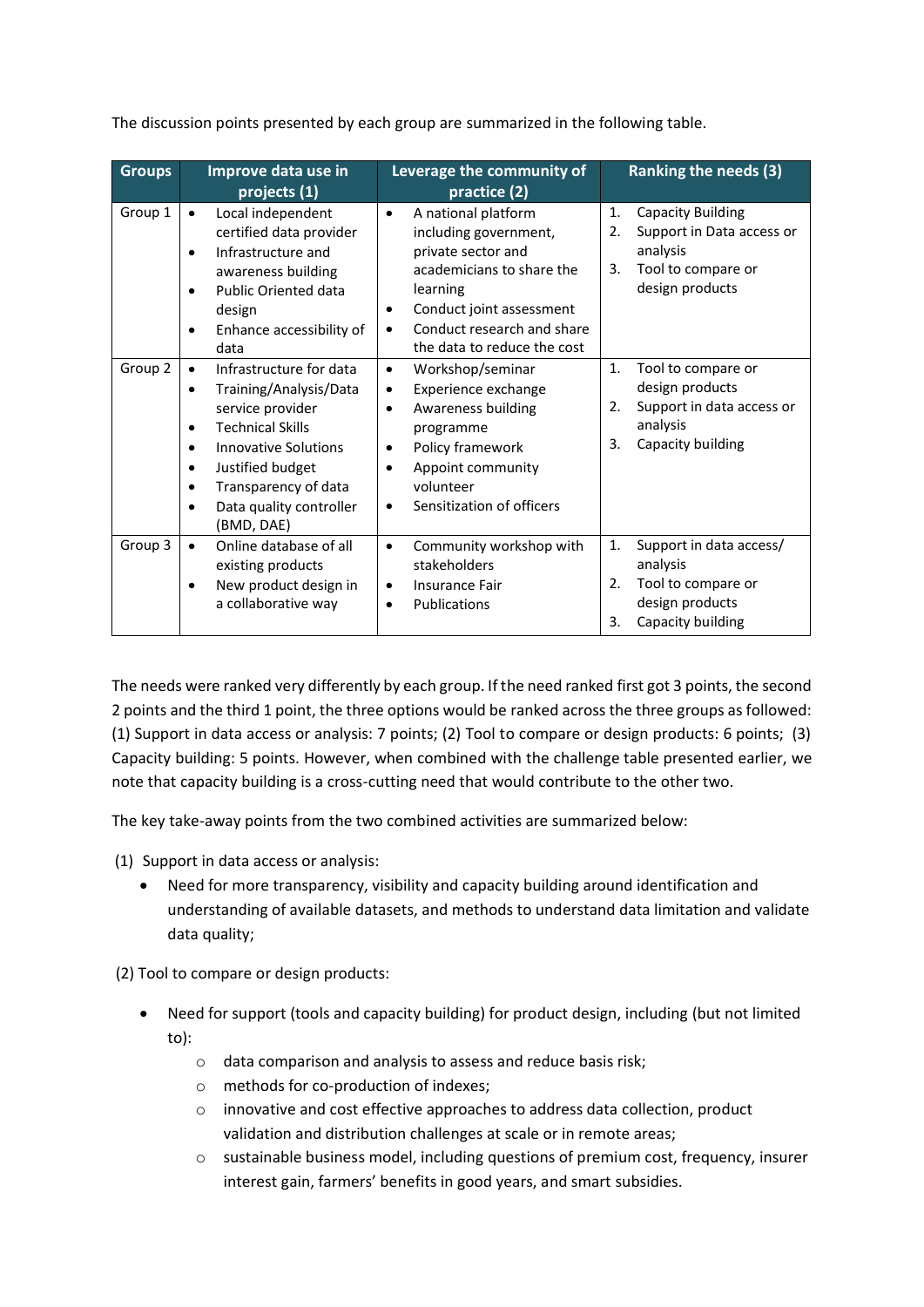(3) Capacity building:

- Basics on index insurance, for stakeholders all along the value chain (including government and non-government officials, farmers, intermediaries)
- Index design methodology, for insurance companies and intermediaries, including specific focus on data quality, basis risk, sustainable business model.

# **CONCLUDING REMARKS**

In the concluding session, **Dr. Saleemul Huq** mentioned that in order to take forward the insurance sector in climate risk mitigation, it is important to understand the role of individual entities. Further research is necessary along with capacity building activities. Insurance is a very important element in the unfolding discussion on loss and damage and we are interested in exploring ways through which insurance can successfully fit it in those efforts. However, institutions need to plan ahead of project timelines and develop strategies to reach the most vulnerable. Policy advocacy is required to push government to develop a national mechanism of loss and damage under which insurance could be a potential sector to consider.

Later on, **Dr. Daniel Edward Osgood** stated that to support projects with insurance, it is important to develop tools to support farmers and vulnerable communities. Unless there is a proper mechanism in place, the goal of building resilient communities will be a challenge. So, knowledge enhancement and cooperation between different stakeholders is necessary to allow this sector to be sustainable. Finally, **Ms. Mélody Braun** thanked everyone and expressed her wish to see such multi-stakeholder efforts continue. She mentioned that the ACToday project plans to organize a training for insurance sector in Bangladesh in the future, tailored to some of the expressed needs and challenges. It would help to enhance the understanding of actors and support capacity building to develop tools and data analysis.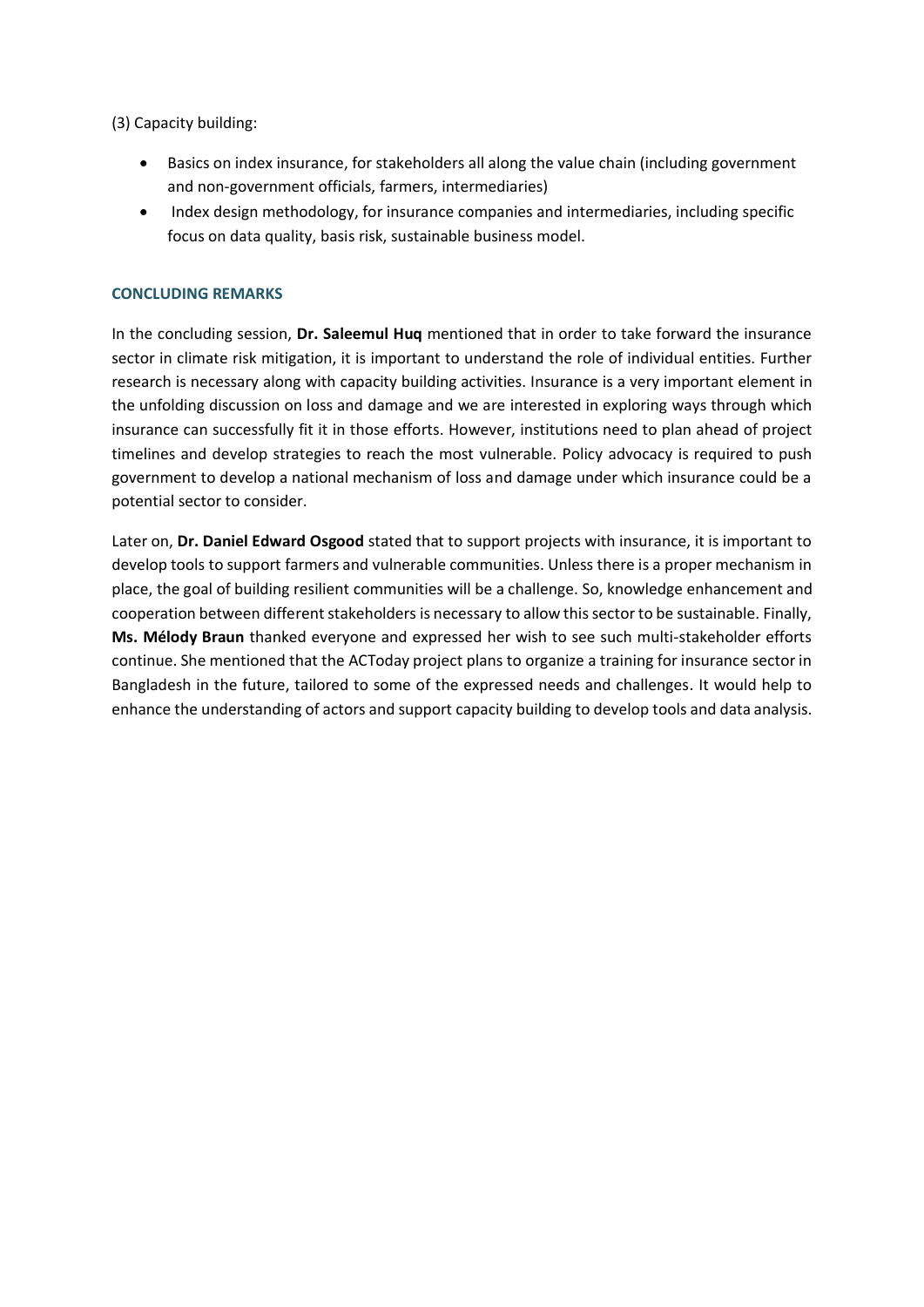# **ANNEX I: LIST OF PARTICIPANTS**

| SI<br>No. | <b>Name</b>                                         | <b>Designation</b>                               | <b>Organization</b>                                                                     |
|-----------|-----------------------------------------------------|--------------------------------------------------|-----------------------------------------------------------------------------------------|
| 1         | Ms. Mahbuba Haque                                   | <b>Executive Director</b>                        | <b>INAFI Bangladesh</b>                                                                 |
| 2         | Mr. Md. Rabiul Awal                                 | Lecturer                                         | Department of Meteorology,<br>University of Dhaka                                       |
| 3         | Mr. Suarav Dey Shuvo                                | <b>Teaching Assistant</b>                        | Department of Meteorology,<br>University of Dhaka                                       |
| 4         | Mr. Sarder Udoy Raihan                              | Sub-Divisional Engineer                          | Bangladesh Water Development<br>Board (BWDB)                                            |
| 5         | Mr. Fida Haq                                        |                                                  | ShurjoMukhi Limited                                                                     |
| 6         | Ms. Nahid Sultana                                   | <b>Deputy General Manager</b>                    | Phoenix Insurance Company Ltd.                                                          |
| 7         | Mr. Christopher Au                                  | Senior Associate                                 | <b>Wills Towers Watson</b>                                                              |
| 10        | Mr. Ashraful Haque                                  | FOREWARN, Coordinator                            | <b>International Centre for Climate</b><br>Change and Development<br>(ICCCAD)           |
| 11        | Mr. Norul Amin                                      | Program Officer, Micro<br>Insurance & Livelihood | World Food Programme (WFP)                                                              |
| 12        | Mr. Md. Addul Karim                                 | Manager                                          | Sadharan Bima Corporation                                                               |
| 13        | Dr. Naeema Jihan Zinia                              | Project Coordinator                              | Swiss contact, Bangladesh Micro                                                         |
|           |                                                     |                                                  | insurance Market Development                                                            |
|           |                                                     |                                                  | Project                                                                                 |
| 14        | Dr. Shameem Hassan<br>Bhuiyan                       | Consultant                                       | <b>World Bank</b>                                                                       |
| 15        | Dr. Farida Perveen                                  | <b>Additional Deputy</b><br>Director             | Department of Agricultural<br>Extension (DAE)                                           |
| 19        | Mr. Kazi NMN Azam                                   | Senior Project Officer                           | <b>OXFAM</b>                                                                            |
| 20        | Mr. Tapas R chakraborty                             | Partnership, Programme<br>Officer                | OXFAM, ICT & Development                                                                |
| 21        | Mr. Khandoker<br><b>Muhammad Rashed</b><br>Iftekher | Upazila Agriculture Officer                      | Department of Agricultural<br>Extension (DAE),                                          |
| 22        | Mr. Tamim Alam                                      | <b>Actuarial Associate</b>                       | Syngenta Foundation                                                                     |
| 23        | Mr. Md. Shafikur<br>Rahman                          |                                                  | Phoenix Insurance Company Ltd.                                                          |
| 24        | Mr. Sunil Krishna Saha                              | <b>General Manager</b>                           | Phoenix Insurance Company Ltd.                                                          |
| 25        | Ms. Tasnova Farheem                                 | Programme Manager                                | <b>INAFI Bangladesh</b>                                                                 |
| 26        | Mr. Nazrul Ahasan                                   | <b>HSD</b>                                       | Regional Integrated Multi-Hazard<br>Early Warning System for Africa<br>and Asia (RIMES) |
| 30        | Mr. Saeb Iftekhar                                   | Manager                                          | Oxfam, EDP, PSS                                                                         |
| 31        | Dr. Md. Abdul Mannan                                | Meteorologist                                    | Bangladesh Meteorological<br>Department (BMD),                                          |
| 27        | Ms. Jacquelyn Turner                                | <b>Communications Officer</b>                    | IRI, Columbia University                                                                |
| 8         | Mr. Shammunul Islam                                 | In-country liaison                               | IRI, Columbia University                                                                |
| 9         | Ms. Colin Kelly                                     | Associate Research                               | IRI, Columbia University                                                                |
|           |                                                     | Scientist                                        |                                                                                         |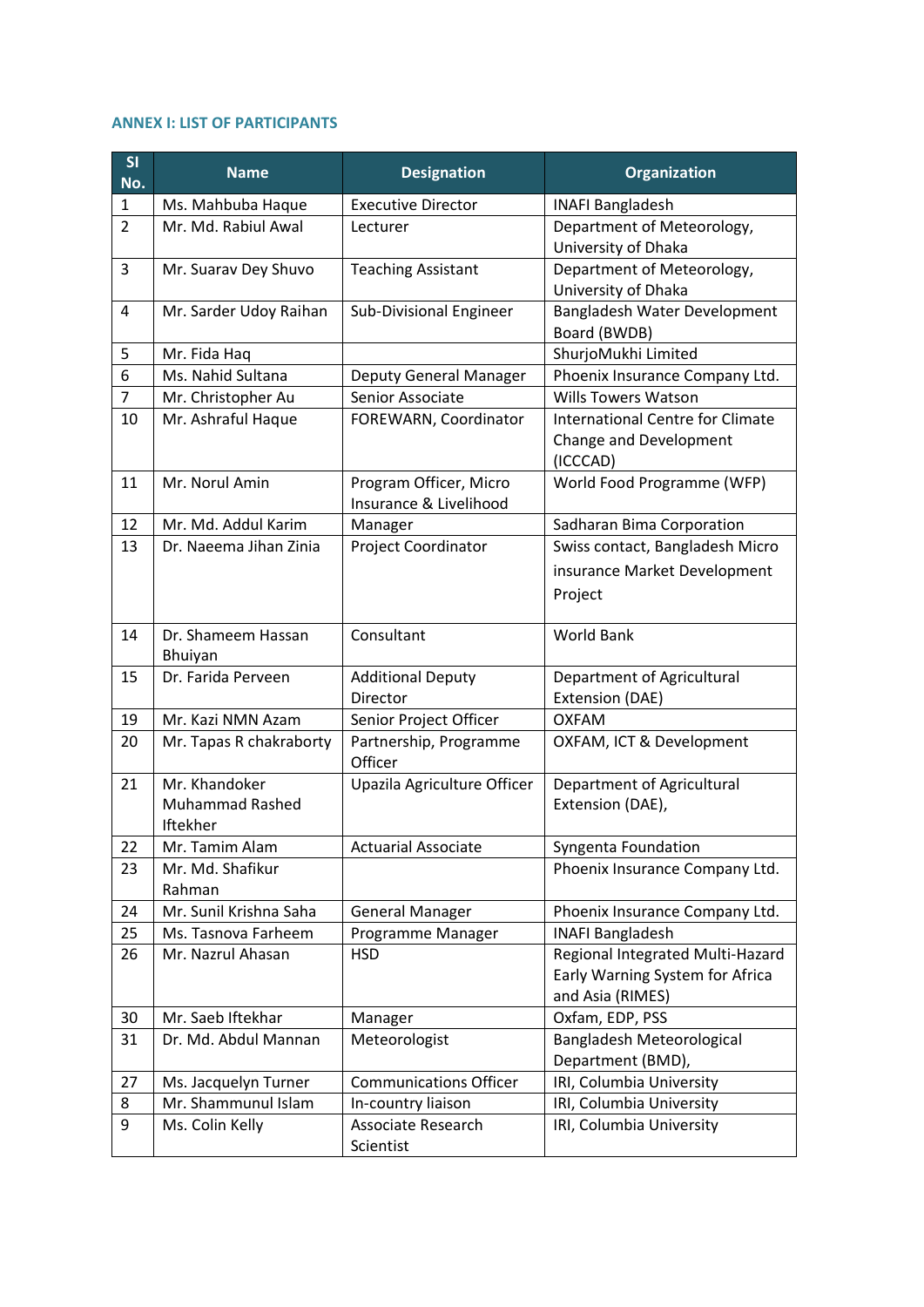| 16 | Daniel Osgood          | Lead Scientist, Financial<br>Instruments Sector Team | IRI, AcToday, Columbia University                                      |
|----|------------------------|------------------------------------------------------|------------------------------------------------------------------------|
| 17 | Ms. Melody Braun       | Senior Staff Associate                               | ACToday Bangladesh, Columbia<br>University                             |
| 18 | Ms. Beth Tellman       | Post Doc. Scientist                                  | IRI, Earth Institute, Columbia<br>University                           |
| 28 | Dr. Saleemul Hug       | Director                                             | International Centre for Climate<br>Change and Development<br>(ICCCAD) |
| 32 | Dr. Mizan R. Khan      | <b>Deputy Director</b>                               | <b>ICCCAD</b>                                                          |
| 29 | Ms. Tasfia Tasnim      | Senior Project Associate                             | <b>ICCCAD</b>                                                          |
| 33 | Mr. Md. Hafizur Rahman | Project Officer                                      | <b>ICCCAD</b>                                                          |
| 34 | Ms. Farah Anzum        | Junior Research Associate                            | <b>ICCCAD</b>                                                          |

# **ANNEX II: WORKSHOP AGENDA**

| 8:30-9:00   | Registration                                                                          |
|-------------|---------------------------------------------------------------------------------------|
| $9:00-9:30$ | <b>Welcoming Remarks and introduction</b>                                             |
|             | Using data to develop a shared vision of risk-from reinsurers to beneficiaries        |
| 9:30-10:30  | <b>Roundtable participants introductions</b>                                          |
|             | Brief introduction of yourself, your project, your key issues, your vision of what is |
|             | needed as a community to develop and expand parametric insurance in                   |
|             | Bangladesh?                                                                           |
| 10:30-11:00 | No dataset is perfect: towards a shared vision of risk (presentation)                 |
| 11:00-11:15 | Mapping insurance projects in Bangladesh (working groups)                             |
| 11:15-11:30 | <b>Tea break</b>                                                                      |
| 11:30-12:00 | Historical shocks in Bangladesh (working groups)                                      |
| 12:00-12:30 | Presentation of weather and climate data                                              |
| 12:30-13:00 | <b>Presentation of flood data</b>                                                     |
| 13:00-14:00 | Lunch break                                                                           |
| 14:00-14:30 | Datasets and expertise (working groups)                                               |
|             | Availability, quality, timescales, spatial/temporal resolution, accuracy to identify  |
|             | known shocks from reinsurance, client, and other perspectives                         |
| 14:30-15:15 | Discussion on datasets and expertise                                                  |
| 15:15-15:30 | <b>Tea break</b>                                                                      |
| 15:30-15:45 | <b>Summary take-away of discussions</b>                                               |
| 15:45-16:45 | Next steps (working groups and discussion)                                            |
| 16:45-17:00 | <b>Closing remarks</b>                                                                |